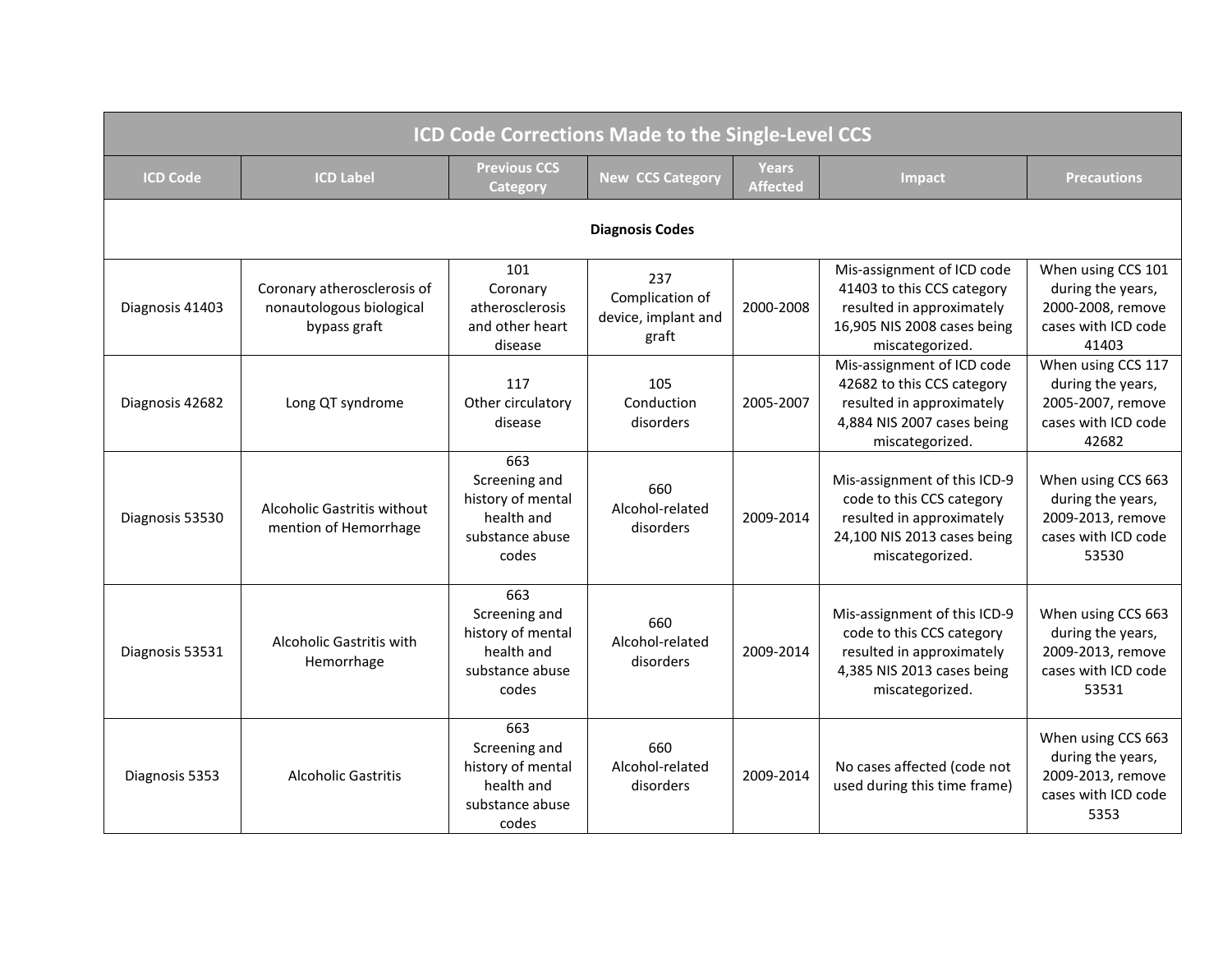| <b>ICD Code Corrections Made to the Single-Level CCS</b> |                                                                                                                                       |                                                                                     |                                                                                     |                          |                                                                                                                                              |                                                                                                             |  |
|----------------------------------------------------------|---------------------------------------------------------------------------------------------------------------------------------------|-------------------------------------------------------------------------------------|-------------------------------------------------------------------------------------|--------------------------|----------------------------------------------------------------------------------------------------------------------------------------------|-------------------------------------------------------------------------------------------------------------|--|
| <b>ICD Code</b>                                          | <b>ICD Label</b>                                                                                                                      | <b>Previous CCS</b><br>Category                                                     | <b>New CCS Category</b>                                                             | Years<br><b>Affected</b> | Impact                                                                                                                                       | <b>Precautions</b>                                                                                          |  |
|                                                          |                                                                                                                                       |                                                                                     |                                                                                     |                          |                                                                                                                                              |                                                                                                             |  |
| Diagnosis 53530                                          | Alcoholic gastritis, without<br>mention of hemorrhage                                                                                 | 140<br>Gastritis and<br>duodenitis                                                  | 663<br>Screening and<br>history of mental<br>health and<br>substance abuse<br>codes | 2008                     | Mis-assignment of ICD code<br>53530 to this CCS category<br>resulted in approximately<br>19,736 NIS 2008 cases being<br>miscategorized.      | When using CCS 140<br>during the year 2008,<br>remove cases with<br>ICD code 53530                          |  |
| Diagnosis 53531                                          | Alcoholic gastritis, with<br>hemorrhage                                                                                               | 140<br>Gastritis and<br>duodenitis                                                  | 663<br>Screening and<br>history of mental<br>health and<br>substance abuse<br>codes | 2008                     | Mis-assignment of ICD code<br>53531 to this CCS category<br>resulted in approximately<br>4,883 NIS 2008 cases being<br>miscategorized.       | When using CCS 140<br>during the year 2008,<br>remove cases with<br>ICD code 53531                          |  |
| Diagnoses 5710,<br>5711, 5712, and<br>5713               | <b>Alcohol Fatty Liver</b><br><b>Acute Alcohol Hepatitis</b><br>Alcohol Cirrhosis Liver<br><b>Alcohol Liver Damage</b><br>Unspecified | 663<br>Screening and<br>history of mental<br>health and<br>substance abuse<br>codes | 660<br>Alcohol-related<br>disorders                                                 | 2008-2013                | Mis-assignment of these ICD-<br>9 codes to this CCS category<br>resulted in approximately<br>405,030 NIS 2013 cases being<br>miscategorized. | When using CCS 663<br>during the years,<br>2008-2013, remove<br>cases with ICD codes<br>5710,5711,5712,5713 |  |
| Diagnosis 5851                                           | Chron kidney dis stage I                                                                                                              | 158<br>Chronic Renal<br>Failure                                                     | 161<br>Other diseases of<br>kidney and ureters                                      | 2005-2012                | Mis-assignment of ICD code<br>5851 to this CCS category<br>resulted in approximately<br>20,919 NIS 2010 cases being<br>miscategorized.       | When using CCS 161<br>during the years,<br>2005-2012, remove<br>cases with ICD code<br>5851                 |  |
| Diagnosis 5852                                           | Chron kidney dis stage II                                                                                                             | 158<br><b>Chronic Renal</b><br>Failure                                              | 161<br>Other diseases of<br>kidney and ureters                                      | 2005-2012                | Mis-assignment of ICD code<br>5852 to this CCS category<br>resulted in approximately<br>123,225 NIS 2010 cases being<br>miscategorized.      | When using CCS 161<br>during the years,<br>2005-2012, remove<br>cases with ICD code<br>5852                 |  |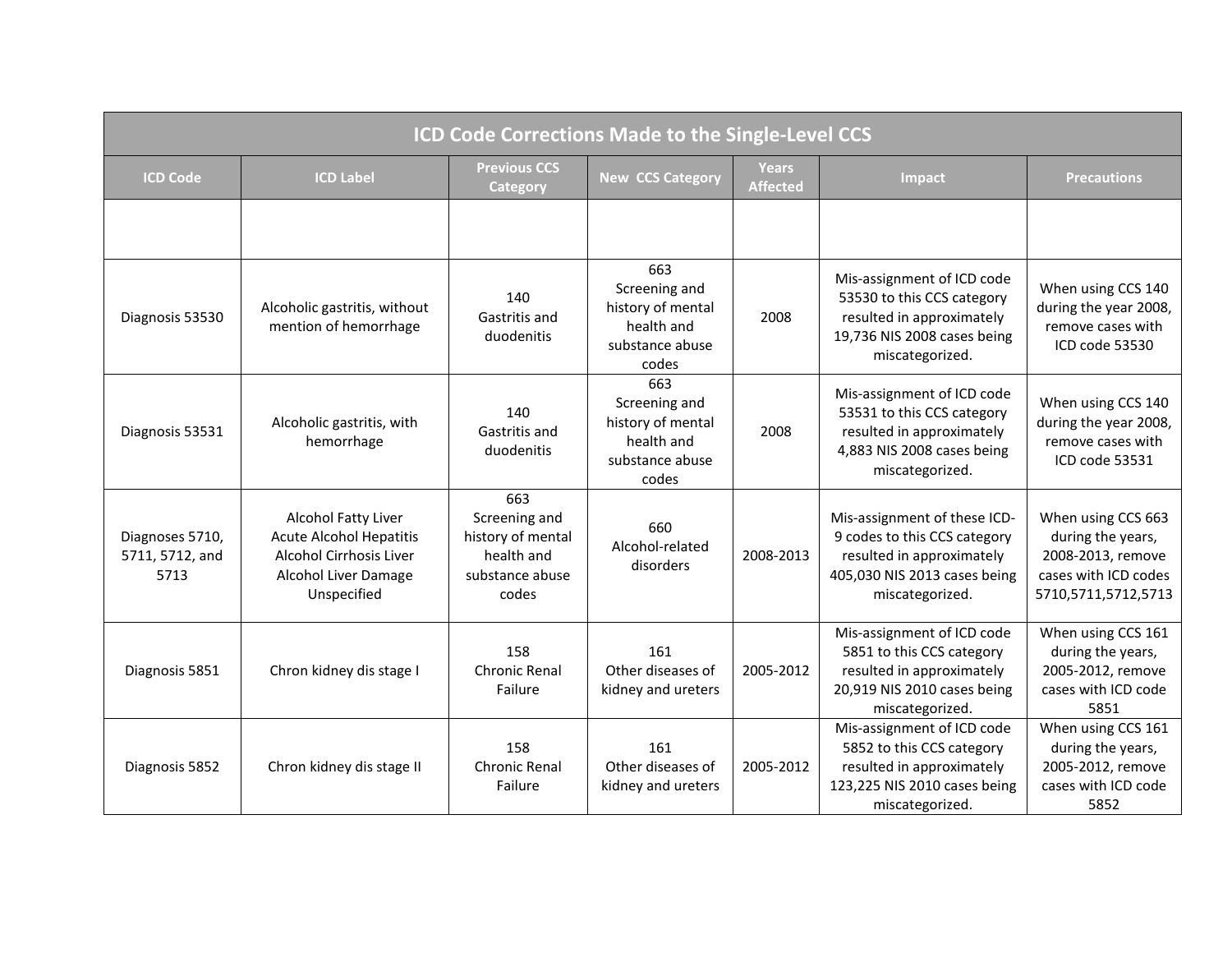| ICD Code Corrections Made to the Single-Level CCS |                                                                       |                                                                                 |                                                                      |                                 |                                                                                                                                                                                                                                                                                           |                                                                                              |  |
|---------------------------------------------------|-----------------------------------------------------------------------|---------------------------------------------------------------------------------|----------------------------------------------------------------------|---------------------------------|-------------------------------------------------------------------------------------------------------------------------------------------------------------------------------------------------------------------------------------------------------------------------------------------|----------------------------------------------------------------------------------------------|--|
| <b>ICD Code</b>                                   | <b>ICD Label</b>                                                      | <b>Previous CCS</b><br>Category                                                 | <b>New CCS Category</b>                                              | <b>Years</b><br><b>Affected</b> | Impact                                                                                                                                                                                                                                                                                    | <b>Precautions</b>                                                                           |  |
| Diagnosis 76520                                   | Unspecified weeks of<br>gestation                                     | 219<br>Short gestation;<br>low birth weight;<br>and fetal growth<br>retardation | 218<br>Liveborn                                                      | 2002-2007                       | Mis-assignment of ICD code<br>76520 to this CCS category<br>resulted in approximately<br>1,280 NIS 2007 cases being<br>miscategorized.                                                                                                                                                    | When using CCS 219<br>during the years,<br>2002-2007, remove<br>cases with ICD code<br>76520 |  |
| Diagnosis 76529                                   | 37 or more completed weeks<br>of gestation                            | 219<br>Short gestation;<br>low birth weight;<br>and fetal growth<br>retardation | 218<br>Liveborn                                                      | 2002-2007                       | Mis-assignment of ICD code<br>76529 to this CCS category<br>resulted in approximately<br>95,595 NIS 2007 cases being<br>miscategorized.                                                                                                                                                   | When using CCS 219<br>during the years,<br>2002-2007, remove<br>cases with ICD code<br>76529 |  |
| Diagnosis 77181                                   | Septicemia [sepsis] of<br>newborn                                     | 224<br>Other perinatal<br>conditions                                            | $\mathcal{P}$<br>Septicemia (except<br>in labor)                     | 2002-2010                       | Mis-assignment of ICD code<br>77181 to this CCS category<br>resulted in approximately<br>114,225 NIS 2009 cases being<br>miscategorized. Due to<br>secondary Sepsis codes<br>already present on some<br>discharges, 113,904<br>discharges were reassigned to<br>CCS 2 based on this code. | When using CCS 224<br>during the years,<br>2002-2010, remove<br>cases with ICD code<br>77181 |  |
| Diagnosis 79505                                   | Cervical high risk human<br>papillomavirus (HPV) DNA<br>test positive | 175<br>Other female<br>genital disorders                                        | 9<br>Sexually<br>transmitted<br>infections (not HIV<br>or hepatitis) | 2004-2008                       | Mis-assignment of ICD code<br>79505 to this CCS category<br>resulted in <10 NIS 2008<br>cases being miscategorized.                                                                                                                                                                       | When using CCS 175<br>during the years,<br>2004-2008, remove<br>cases with ICD code<br>79505 |  |
| Diagnosis 9951                                    | Angioneurotic edema, not<br>elsewhere classified                      | 244<br>Other injuries and<br>conditions due to<br>external causes               | 55<br>Fluid and<br>electrolyte<br>disorders                          | 2001-2012                       | Mis-assignment of ICD code<br>9951 to this CCS category<br>resulted in approximately<br>30,713 NIS 2010 cases being<br>miscategorized.                                                                                                                                                    | When using CCS 244<br>during the years,<br>2006-2012, remove<br>cases with ICD code<br>9951  |  |
| Diagnoses 99591<br>& 99592                        | Sepsis & Severe Sepsis                                                | 244<br>Other injuries and<br>conditions due to                                  | $\overline{2}$<br>Septicemia (except<br>in labor)                    | 2006-2012                       | Although 752,365 discharges<br>have this code on the 2010<br>NIS, the vast majority of these                                                                                                                                                                                              | When using CCS 244<br>during the years,<br>2006-2012, remove                                 |  |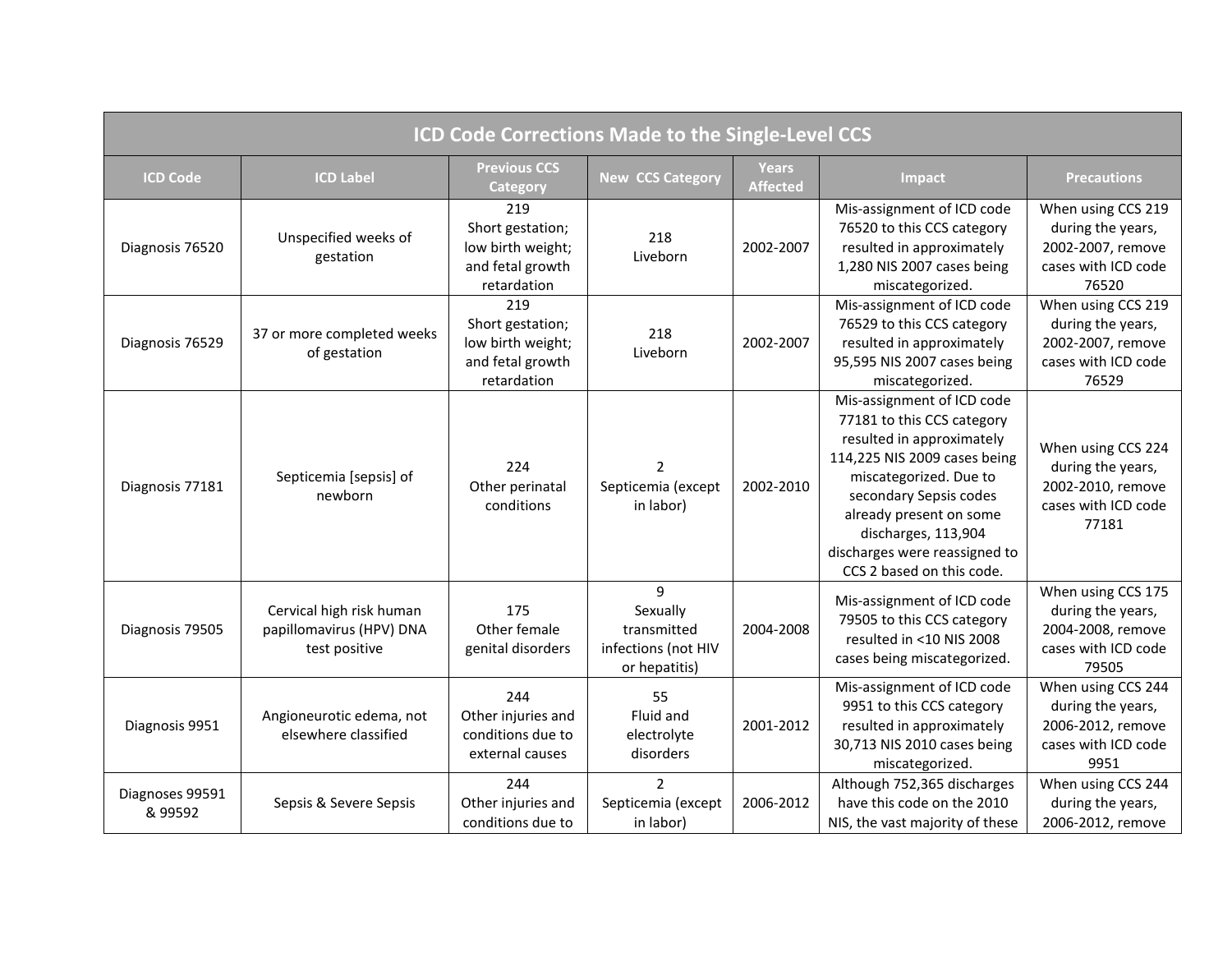| <b>ICD Code Corrections Made to the Single-Level CCS</b> |                                                           |                                                                                       |                                                                              |                          |                                                                                                                                                                                       |                                                                                              |  |  |
|----------------------------------------------------------|-----------------------------------------------------------|---------------------------------------------------------------------------------------|------------------------------------------------------------------------------|--------------------------|---------------------------------------------------------------------------------------------------------------------------------------------------------------------------------------|----------------------------------------------------------------------------------------------|--|--|
| <b>ICD Code</b>                                          | <b>ICD Label</b>                                          | <b>Previous CCS</b><br>Category                                                       | <b>New CCS Category</b>                                                      | Years<br><b>Affected</b> | Impact                                                                                                                                                                                | <b>Precautions</b>                                                                           |  |  |
|                                                          |                                                           | external causes                                                                       |                                                                              |                          | discharges were already<br>assigned to CCS 2 based on<br>other septicemia codes<br>present (i.e., only 18,229<br>discharges were reassigned to<br>CCS 2 based on these two<br>codes). | cases with ICD codes<br>99591 & 99592                                                        |  |  |
| Diagnosis V1053                                          | Personal history of malignant<br>neoplasm of renal pelvis | 259<br>Residual codes;<br>unclassified                                                | 33<br>Cancer of kidney<br>and renal pelvis                                   | 2001-2007                | Mis-assignment of ICD code<br>v1053 to this CCS category<br>resulted in approximately<br>6,379 NIS 2007 cases being<br>miscategorized.                                                | When using CCS 259<br>during the years,<br>2001-2007, remove<br>cases with ICD code<br>v1053 |  |  |
| <b>Procedure Codes</b>                                   |                                                           |                                                                                       |                                                                              |                          |                                                                                                                                                                                       |                                                                                              |  |  |
| Procedure 2264                                           | Sphenoidectomy                                            | 32<br>Other non-OR<br>therapeutic<br>procedures on<br>nose, mouth and<br>pharynx, and | 33<br>Other OR<br>therapeutic<br>procedures on<br>nose, mouth and<br>pharynx | 2000-2003                | Mis-assignment of ICD code<br>2264 to this CCS category<br>resulted in approximately<br>2,075 NIS 2003 cases being<br>miscategorized.                                                 | When using CCS 32<br>during the years,<br>2000-2003, remove<br>cases with ICD code<br>2264   |  |  |
| Procedure 3979                                           | Other endovascular<br>procedures on other vessels         | 52<br>Aortic resection;<br>replacement or<br>anastomosis                              | 61<br>Other OR<br>procedures on<br>vessels other than<br>head and neck       | 2000-2009                | Mis-assignment of ICD code<br>3979 to this CCS category<br>resulted in approximately<br>30,258 NIS 2009 cases being<br>miscategorized.                                                | When using CCS 52<br>during the years,<br>2000-2009, remove<br>cases with ICD code<br>3979   |  |  |
| Procedure 4221                                           | Operative esophagoscopy by<br>incision                    | 92<br>Other bowel<br>diagnostic<br>procedures                                         | 97<br>Other<br>gastrointestinal<br>diagnostic<br>procedures                  | 2000-2010                | Mis-assignment of ICD code<br>4221 to this CCS category<br>resulted in approximately 63<br>NIS 2009 cases being<br>miscategorized.                                                    | When using CCS 92<br>during the years,<br>2000-2010, remove<br>cases with ICD code<br>4221   |  |  |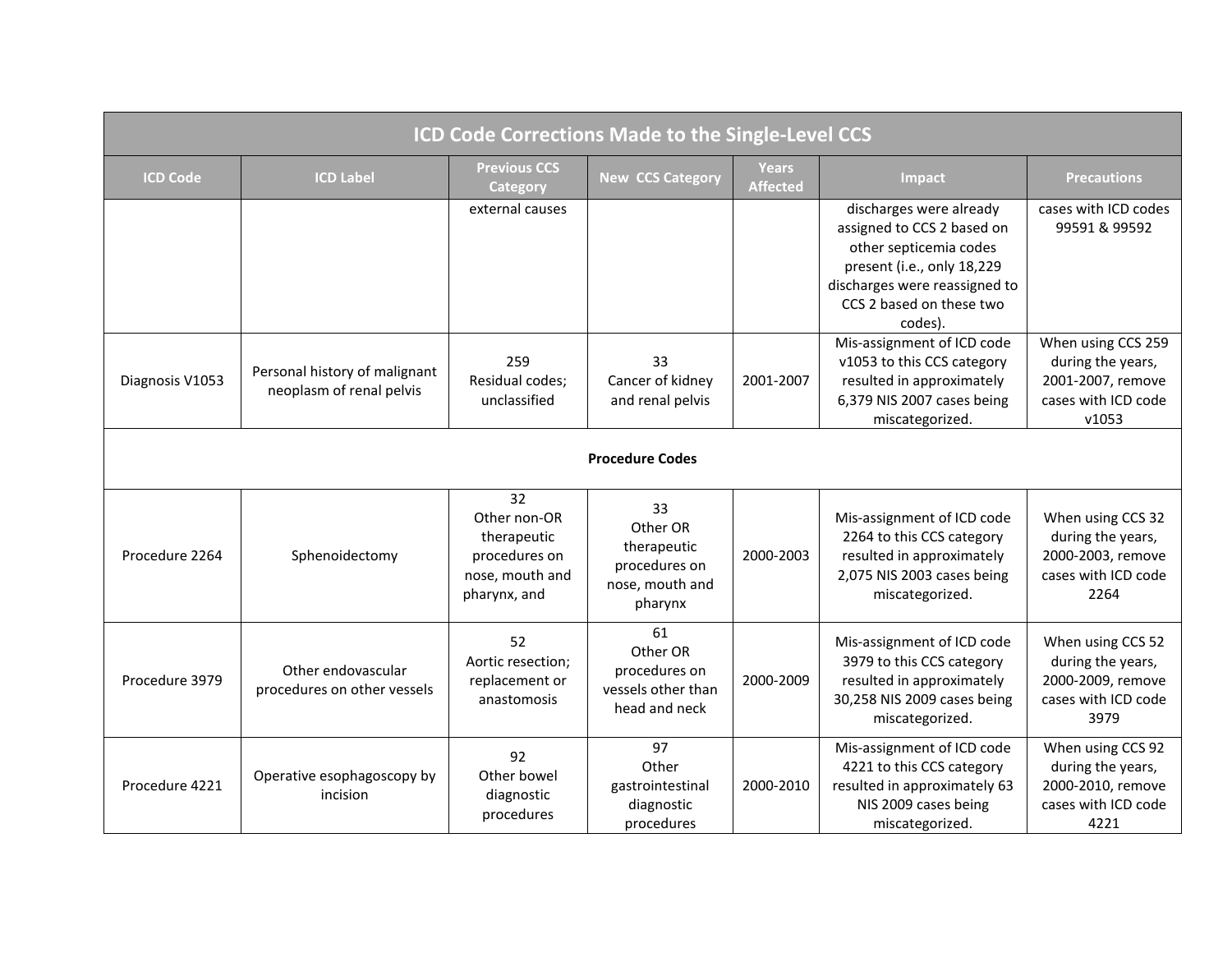| <b>ICD Code Corrections Made to the Single-Level CCS</b> |                                                          |                                                                    |                                                             |                                 |                                                                                                                                        |                                                                                             |  |
|----------------------------------------------------------|----------------------------------------------------------|--------------------------------------------------------------------|-------------------------------------------------------------|---------------------------------|----------------------------------------------------------------------------------------------------------------------------------------|---------------------------------------------------------------------------------------------|--|
| <b>ICD Code</b>                                          | <b>ICD Label</b>                                         | <b>Previous CCS</b><br><b>Category</b>                             | <b>New CCS Category</b>                                     | <b>Years</b><br><b>Affected</b> | Impact                                                                                                                                 | <b>Precautions</b>                                                                          |  |
| Procedure 4222                                           | Esophagoscopy through<br>artificial stoma                | 92<br>Other bowel<br>diagnostic<br>procedures                      | 97<br>Other<br>gastrointestinal<br>diagnostic<br>procedures | 2000-2010                       | Mis-assignment of ICD code<br>4222 to this CCS category<br>resulted in approximately 267<br>NIS 2009 cases being<br>miscategorized.    | When using CCS 92<br>during the years,<br>2000-2010, remove<br>cases with ICD code<br>4222  |  |
| Procedure 4225                                           | Open biopsy of esophagus                                 | 92<br>Other bowel<br>diagnostic<br>procedures                      | 97<br>Other<br>gastrointestinal<br>diagnostic<br>procedures | 2000-2010                       | Mis-assignment of ICD code<br>4225 to this CCS category<br>resulted in approximately 102<br>NIS 2009 cases being<br>miscategorized.    | When using CCS 92<br>during the years,<br>2000-2010, remove<br>cases with ICD code<br>4225  |  |
| Procedure 4229                                           | Other diagnostic procedures<br>on esophagus              | 92<br>Other bowel<br>diagnostic<br>procedures                      | 97<br>Other<br>gastrointestinal<br>diagnostic<br>procedures | 2000-2010                       | Mis-assignment of ICD code<br>4229 to this CCS category<br>resulted in <10 NIS 2009<br>cases being miscategorized.                     | When using CCS 92<br>during the years,<br>2000-2010, remove<br>cases with ICD code<br>4229  |  |
| Procedure 5425                                           | Peritoneal lavage                                        | 92<br>Other bowel<br>diagnostic<br>procedures                      | 97<br>Other<br>gastrointestinal<br>diagnostic<br>procedures | 2000-2010                       | Mis-assignment of ICD code<br>5425 to this CCS category<br>resulted in approximately<br>25,706 NIS 2009 cases being<br>miscategorized. | When using CCS 92<br>during the years,<br>2000-2010, remove<br>cases with ICD code<br>5425  |  |
| Procedure 6751                                           | Transabdominal cerclage of<br>cervix                     | 131<br>Other non-OR<br>therapeutic<br>procedures;<br>female organs | 141<br>Other therapeutic<br>obstetrical<br>procedures       | 2001-2003                       | Mis-assignment of ICD code<br>6751 to this CCS category<br>resulted in approximately 331<br>NIS 2003 cases being<br>miscategorized.    | When using CCS 131<br>during the years,<br>2001-2003, remove<br>cases with ICD code<br>6751 |  |
| Procedure 6759                                           | Other repair of internal<br>cervical os                  | 131<br>Other non-OR<br>therapeutic<br>procedures;<br>female organs | 141<br>Other therapeutic<br>obstetrical<br>procedures       | 2001-2003                       | Mis-assignment of ICD code<br>6759 to this CCS category<br>resulted in approximately<br>7,766 NIS 2003 cases being<br>miscategorized.  | When using CCS 131<br>during the years,<br>2001-2003, remove<br>cases with ICD code<br>6759 |  |
| Procedure 7301                                           | Induction of labor by artificial<br>rupture of membranes | 137<br>Other procedures<br>to assist delivery                      | 136<br>Artificial rupture of<br>membranes to                | 2000-2004                       | Mis-assignment of ICD code<br>7301 to this CCS category<br>resulted in approximately                                                   | When using CCS 137<br>during the years,<br>2000-2004, remove                                |  |